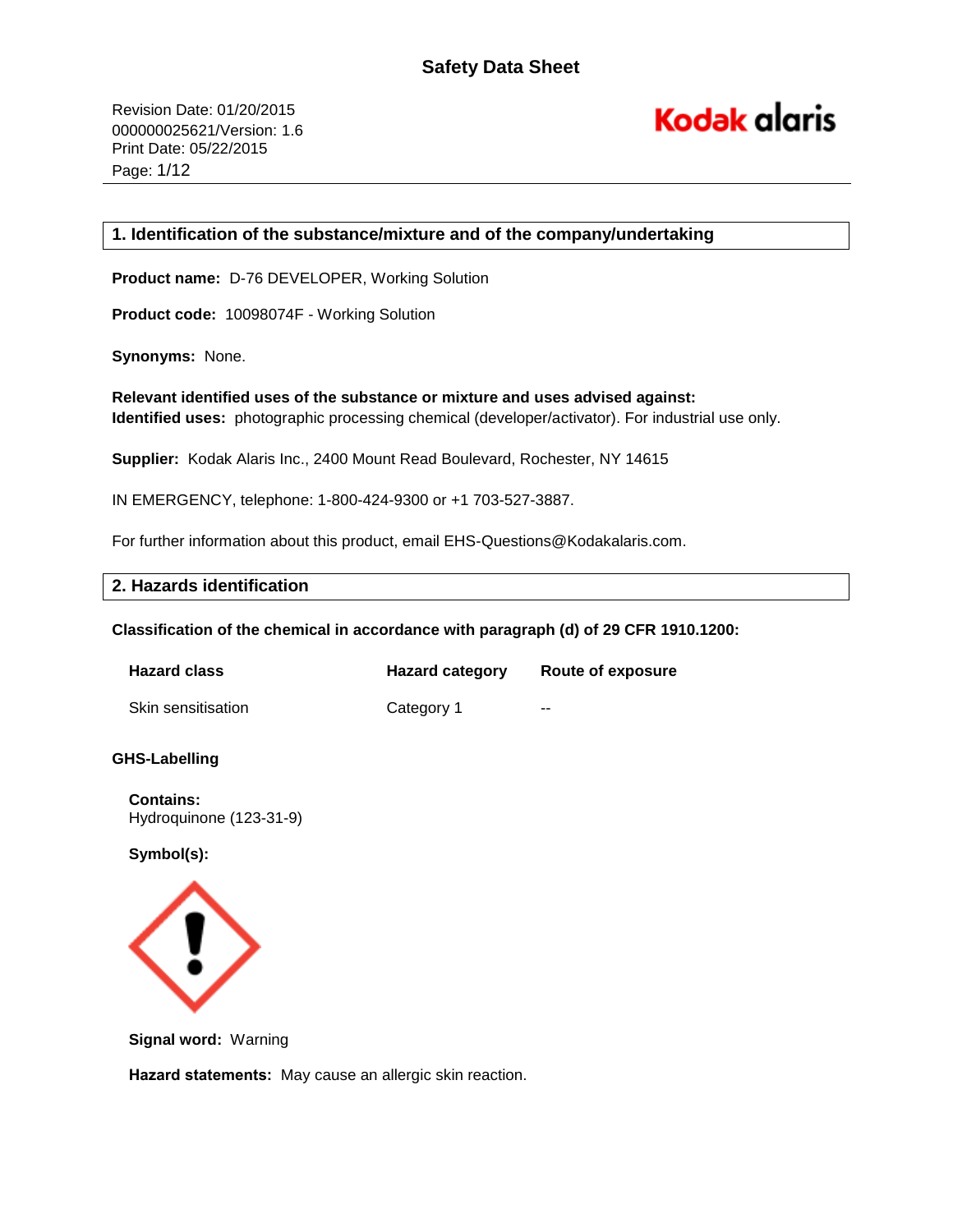Revision Date: 01/20/2015 000000025621/Version: 1.6 Print Date: 05/22/2015 Page: 2/12

#### **Precautionary statements:**

**Prevention:** Wear protective gloves. Avoid breathing dust/ fume/ gas/ mist/ vapours/ spray. Contaminated work clothing should not be allowed out of the workplace.

**Response:** IF ON SKIN: Wash with plenty of soap and water. If skin irritation or rash occurs: Get medical advice/ attention. Wash contaminated clothing before reuse.

**Disposal:** Dispose of contents/container in accordance with local/regional/national/international regulation.

**HMIS III Hazard Ratings:** Health - 2, Flammability - 0, Physical Hazard - 0

**NFPA Hazard Ratings:** Health - 3, Flammability - 0, Instability - 0

NOTE: HMIS III and NFPA 704 (2007) hazard indexes involve data review and interpretation that may vary among companies. They are intended only for rapid, general identification of the magnitude of the potential hazards. To adequately address safe handling, ALL information in this MSDS must be considered.

#### **3. Composition/information on ingredients**

| Weight      | Components - (CAS-No.)                              |
|-------------|-----------------------------------------------------|
| percent     |                                                     |
| $5 - 10$    | Sodium sulphite (7757-83-7)                         |
| $0.1 - 1.1$ | Bis(4-hydroxy-N-methylanilinium) sulphate (55-55-0) |
| $0.1 - 0.5$ | Hydroquinone (123-31-9)                             |

#### **4. First aid measures**

**Inhalation:** If symptomatic, move to fresh air. Get medical attention if symptoms occur.

**Eyes:** In case of contact, immediately flush eyes with plenty of water for at least 15 minutes. If easy to do, remove contact lens, if worn. Get medical attention.

**Skin:** IF ON SKIN: Wash with plenty of soap and water. If skin irritation or rash occurs: Get medical advice/ attention. Take off contaminated clothing and wash before reuse.

**Ingestion:** If swallowed, DO NOT induce vomiting. Never give anything by mouth to an unconscious person. Call a physician or poison control centre immediately.

**Most important symptoms and effects, both acute and delayed:** No information available.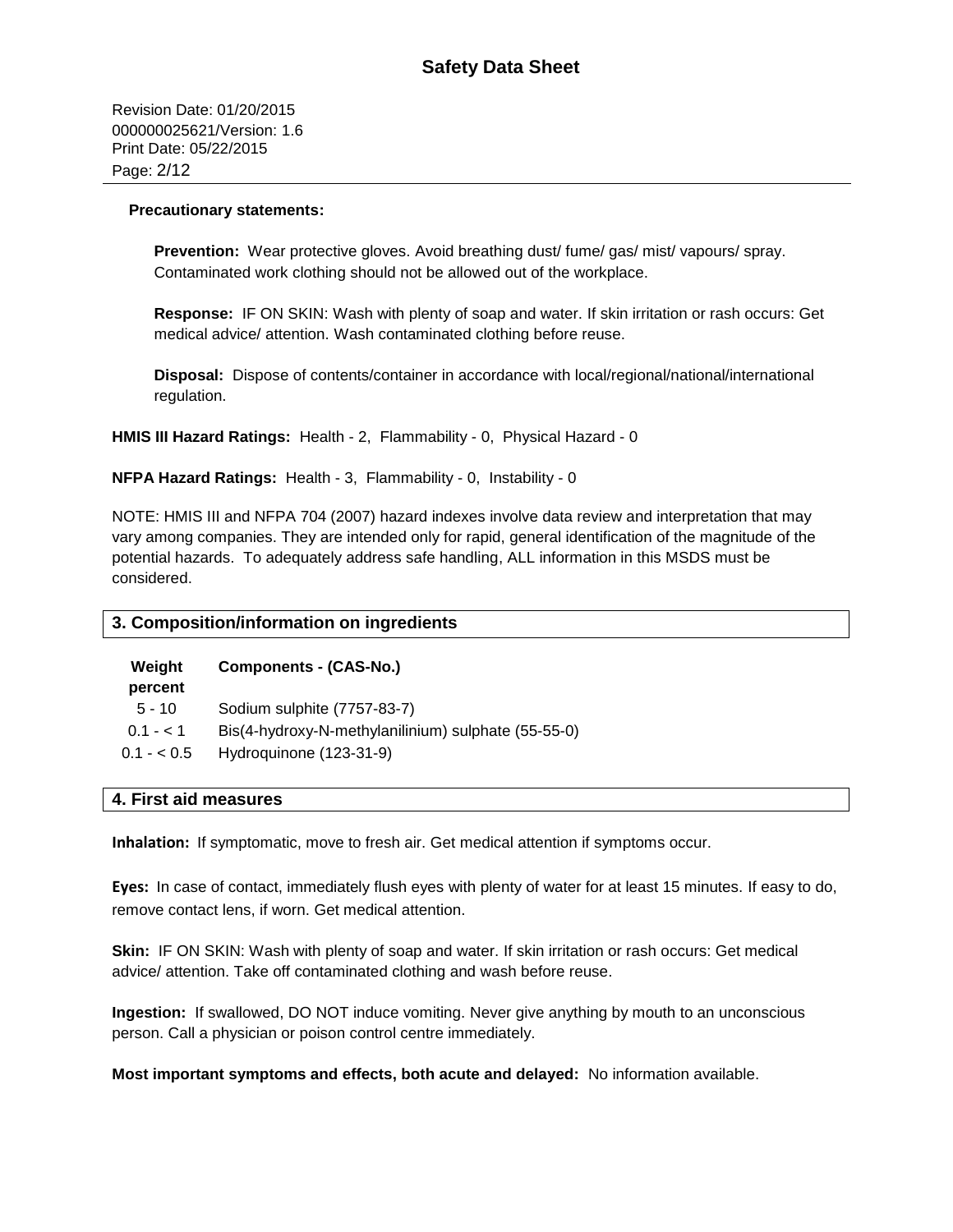Revision Date: 01/20/2015 000000025621/Version: 1.6 Print Date: 05/22/2015 Page: 3/12

## **Indication of any immediate medical attention and special treatment needed:**

**Treatment:** No information available.

#### **5. Firefighting measures**

**Extinguishing Media:** Use extinguishing measures that are appropriate to local circumstances and the surrounding environment.

**Special hazards arising from the substance or mixture Hazardous Combustion Products:** None (noncombustible), (see also Hazardous Decomposition Products sections.)

**Special Fire-Fighting Procedures:** Wear self-contained breathing apparatus and protective clothing. Fire or excessive heat may produce hazardous decomposition products.

#### **Unusual Fire and Explosion Hazards:** None.

#### **6. Accidental release measures**

**Personal precautions, protective equipment and emergency procedures:** Refer to protective measures listed in sections 7 and 8.

**Methods and materials for containment and cleaning up:** Absorb spill with vermiculite or other inert material, then place in a container for chemical waste. Clean surface thoroughly to remove residual contamination.

**Environmental precautions:** No information available.

#### **7. Handling and storage**

#### **Precautions for safe handling**

**Personal precautions:** Avoid breathing mist or vapour at concentrations greater than the exposure limits. Avoid contact with eyes, skin, and clothing. Use only with adequate ventilation. Wash thoroughly after handling. Do not eat, drink or smoke when using this product.

**Prevention of Fire and Explosion:** No special technical protective measures required.

**Conditions for safe storage, including any incompatibilities:** Keep container tightly closed. Keep away from incompatible substances (see Incompatibility section.)

# **8. Exposure controls/personal protection**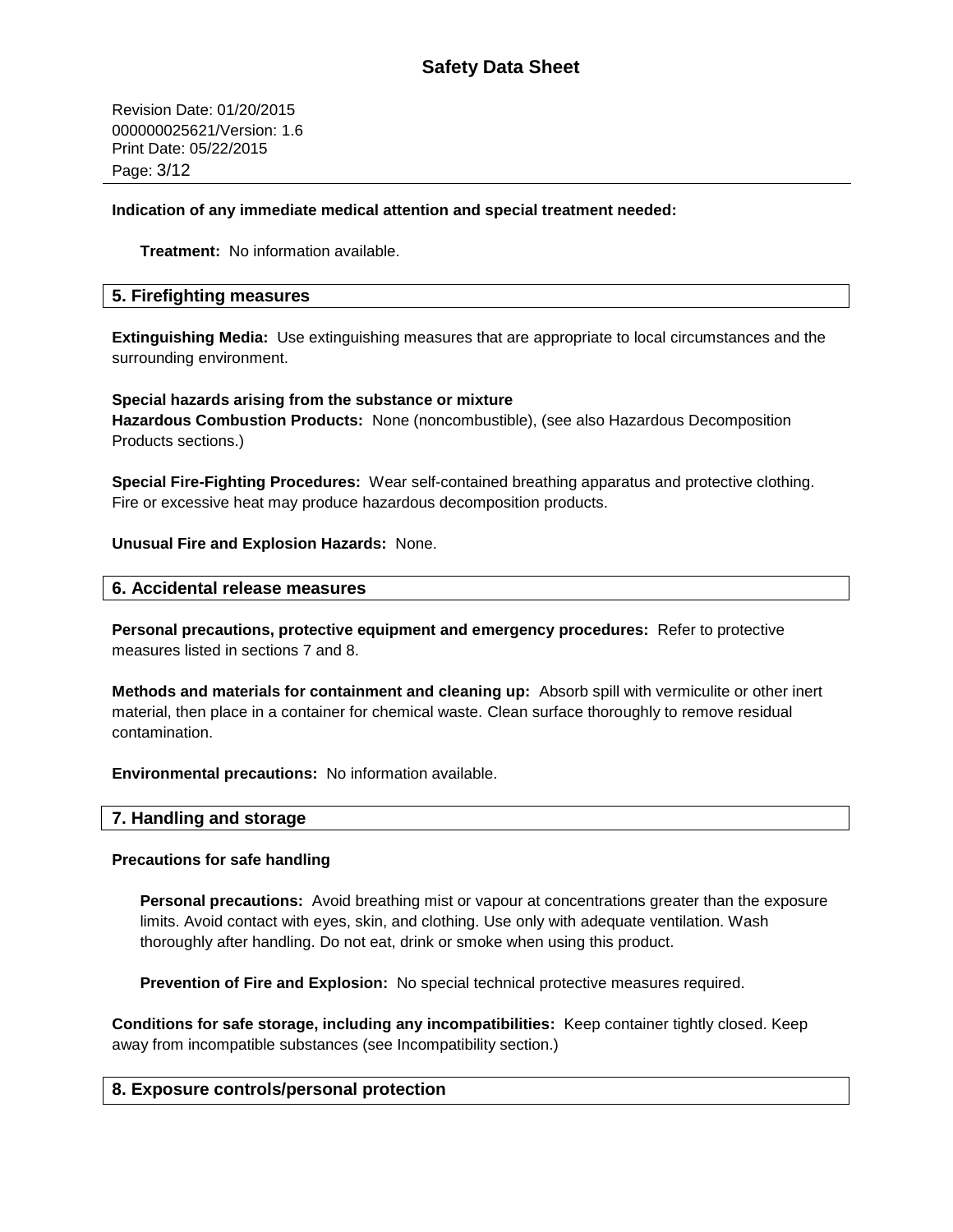Revision Date: 01/20/2015 000000025621/Version: 1.6 Print Date: 05/22/2015 Page: 4/12

#### **Occupational exposure controls**

| <b>Chemical Name</b> | Regulatory<br>∟ist | Value Type            | Value            |
|----------------------|--------------------|-----------------------|------------------|
| Hydroquinone         | <b>ACGIH</b>       | time weighted average | 1 ma/m $3$       |
| Hydroquinone         | OSHA               | time weighted average | $2 \text{ mg/m}$ |

**Appropriate engineering controls:** Good general ventilation should be used. Ventilation should be sufficient so that applicable occupational exposure limits are not exceeded. Ventilation rates should be matched to conditions. Supplementary local exhaust ventilation, closed systems, or respiratory protection may be needed in special circumstances.

#### **Individual protection measures, such as personal protective equipment**

**Eye protection:** Wear safety glasses with side shields (or goggles).

**Hand protection:** Wear impervious gloves and protective clothing appropriate for the risk of exposure.

**Boiling point/boiling range:** > 100 °C (212.0 °F)

**Respiratory protection:** None should be needed. If engineering controls do not maintain airborne concentrations below recommended exposure limits, an approved respirator must be worn. Respirator type: Acid gas/N95 Particulate Filter. If respirators are used, a program should be instituted to assure compliance with applicable federal, state, commonwealth, provincial, or local laws and regulations.

# **9. Physical and chemical properties**

| Physical form: liquid                       |
|---------------------------------------------|
| <b>Colour:</b> colourless                   |
| Odour: slight                               |
| Specific gravity: 1.08 - 1.09               |
| Vapour pressure: 24 mbar (18.0 mm Hg)       |
| Vapour density: 0.6                         |
| Boiling point/boiling range: $> 100 °C$ (21 |
| Water solubility: complete                  |
| pH: 8.5                                     |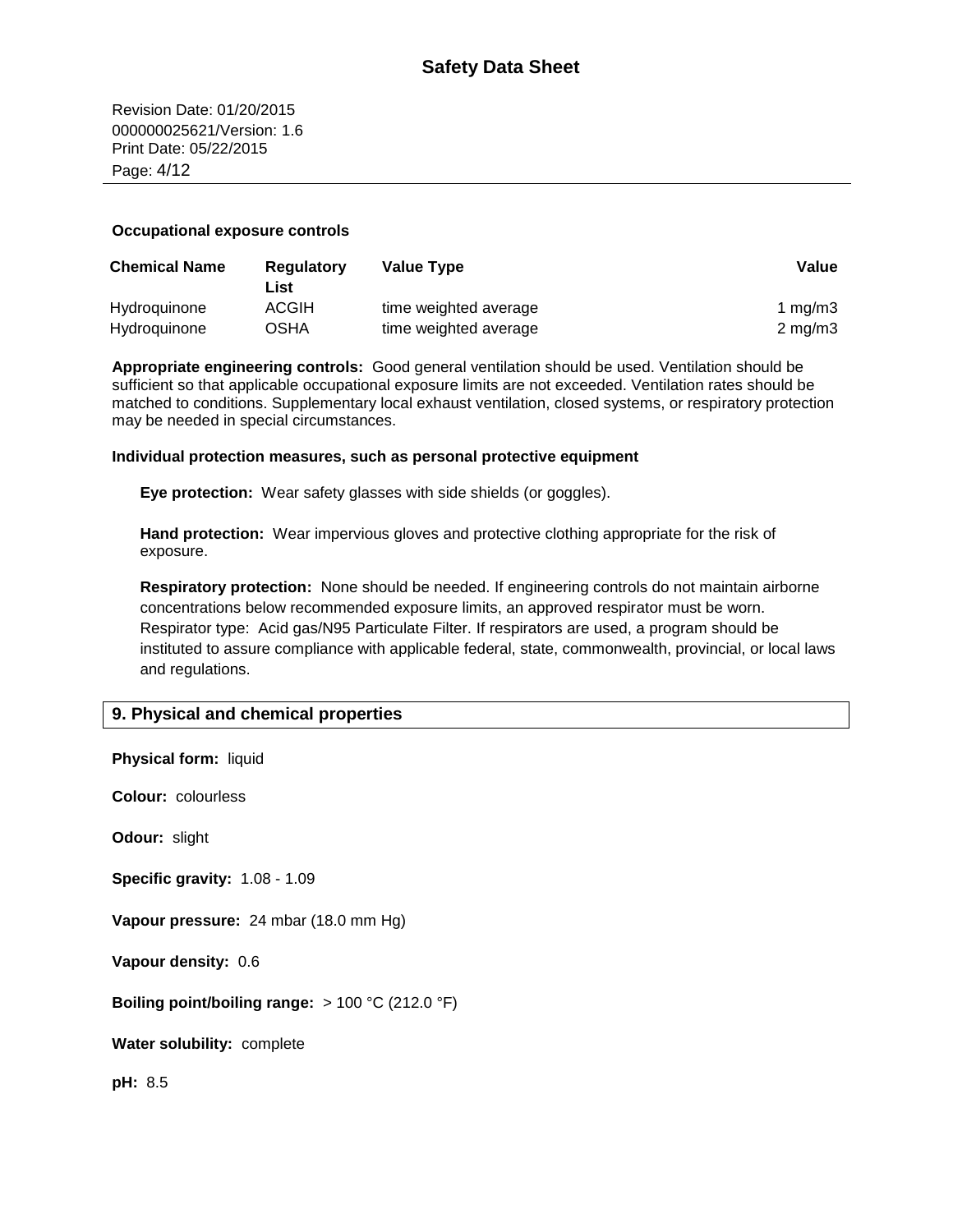Revision Date: 01/20/2015 000000025621/Version: 1.6 Print Date: 05/22/2015 Page: 5/12

**Flash point:** does not flash

**Evaporation rate:** No data available

**Flammability (Solid; gas):** No data available

**Upper explosion limit:** No data available

**Lower explosion limit:** No data available

**Partition coefficient: n-octanol/water:** No data available

**Auto-ignition temperature:** No data available

**Decomposition temperature:** No data available

**Viscosity:** No data available

**Explosive properties:** No data available

**Oxidizing properties:** No data available

# **10. Stability and reactivity**

**Reactivity:** No data available

**Chemical stability:** Stable under normal conditions.

**Possibility of hazardous reactions:** Hazardous polymerisation does not occur.

**Conditions to avoid:** No data available

**Incompatible materials:** Acids. Contact with strong acids liberates sulphur dioxide.

**Hazardous decomposition products:** Sulphur oxides

# **11. Toxicological information**

#### **Effects of Exposure**

#### **General advice:**

Contains: Hydroquinone. There is insufficient evidence for classifying hydroquinone as a suspected carcinogenic or mutagenic substance in humans. No increases in cancer rates were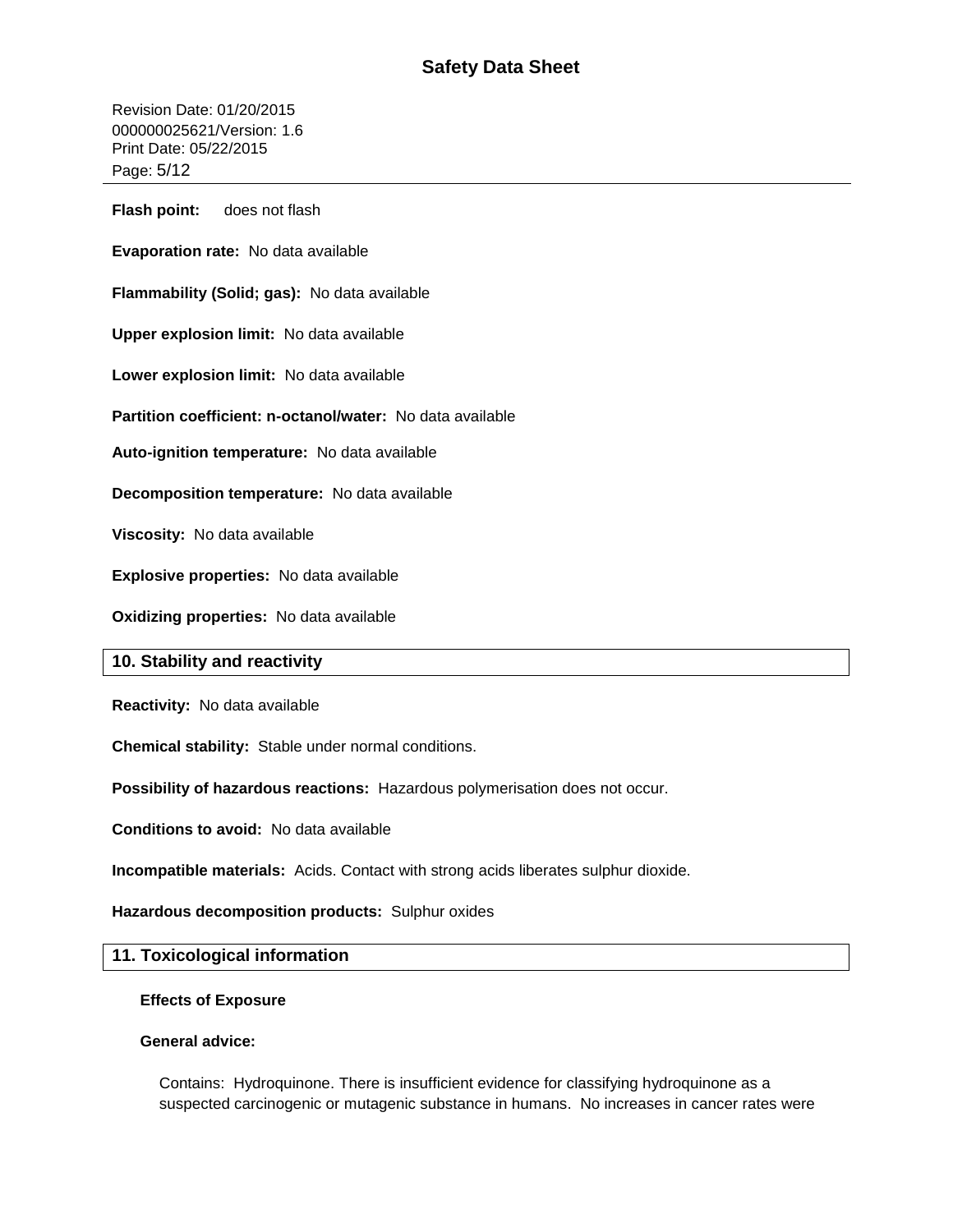Revision Date: 01/20/2015 000000025621/Version: 1.6 Print Date: 05/22/2015 Page: 6/12

> observed in an epidemiology study which looked at mortality among more than 800 persons employed primarily in the manufacture of hydroquinone. Carcinogenicity studies in animals were inconclusive. Rats and mice were given hydroquinone by stomach tube or at high concentrations in the diet. Responses were not consistent across route of exposure, species or sex. The International Agency for Research on Cancer (IARC) has classified hydroquinone in Group 3, i.e., "not classifiable" as a carcinogen. Hydroquinone is generally negative in bacterial mutagenicity tests; there is evidence for the clastogenicity (chromosome breakage) of hydroquinone in vivo and in vitro. The relevance of chromosomal effects in test animals in predicting human risk is unclear.

> Contains: Bis(4-hydroxy-N-methylanilinium) sulphate. Based on animal data, may cause adverse effects on the following organs/systems: blood, kidney, spleen. Based on animal data this material can produce methemoglobin which, in sufficient concentration, causes cyanosis, a blue-gray discoloration of the skin and lips caused by a reduced ability of the blood to carry oxygen.

**Inhalation:** Expected to be a low hazard for recommended handling. In contact with strong acids or if heated, sulphites may liberate sulphur dioxide gas. Sulphur dioxide gas is irritating to the respiratory tract. Some asthmatics or hypersensitive individuals may experience difficult breathing.

**Eyes:** Causes eye irritation.

**Skin:** Causes skin irritation. May cause allergic skin reaction.

**Ingestion:** May be harmful if swallowed. Some asthmatics or sulfite-sensitive individuals may experience wheezing, chest tightness, stomach upset, hives, faintness, weakness and diarrhea.

# **Data for Sodium sulphite (CAS 7757-83-7):**

#### **Acute Toxicity Data:**

Oral LD50 (Rat): 820 mg/kg

- Inhalation LC50 (Rat):  $> 22$  mg/l / 1 hr
- Skin irritation: none
- Eye irritation: slight; washing palliative

#### **Data for Hydroquinone (CAS 123-31-9):**

#### **Acute Toxicity Data:**

Oral LD50 (male Rat): 400 mg/kg

- Oral LD50 (male Mouse): 100 200 mg/kg
- Oral LD50 (Rat): 298 mg/kg
- Dermal LD50 (Guinea pig): > 1,000 mg/kg
- Dermal LD50 (Rabbit): 74,800 mg/kg
- Skin irritation: slight
- Skin Sensitization (Guinea pig): positive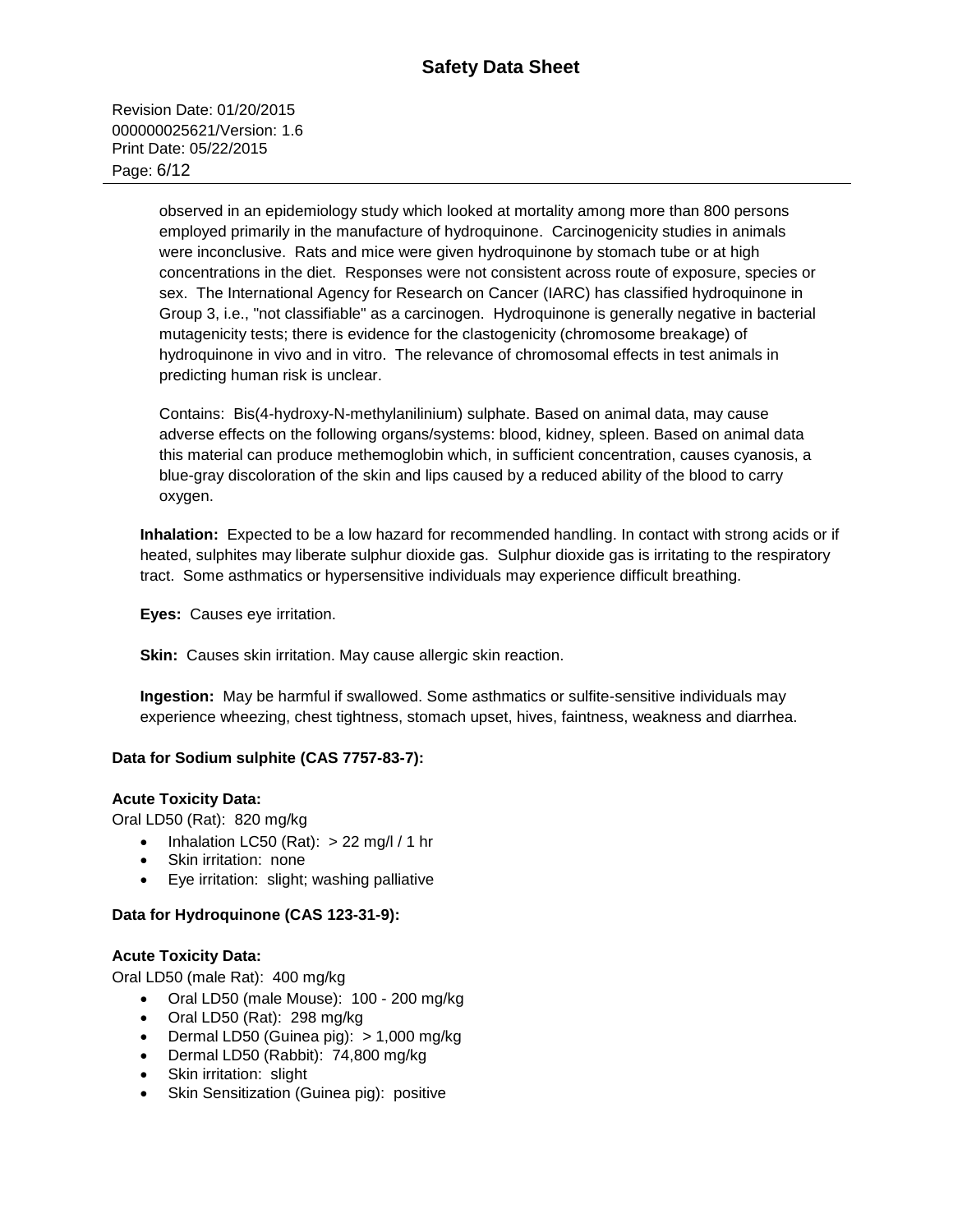Revision Date: 01/20/2015 000000025621/Version: 1.6 Print Date: 05/22/2015 Page: 7/12

Eye irritation: moderate

# **Mutagenicity/Genotoxicity Data:**

- Salmonella typhimurium assay (Ames test): negative (in presence and absence of activation)
- Chromosomal aberration assay: negative (in absence of activation)
- Chromosomal aberration assay: positive (in presence of activation)
- Sister chromatid exchange (SCE) assay: positive (in presence and absence of activation)

Definitions for the following section(s): LOEL =lowest-observed-effect level, LOAEL = lowestobserved-adverse-effect, NOAEL = no observed-adverse-effect level, NOEL =no-observed-effect level.

#### **Repeated dose toxicity:**

- Dermal (17-day, Rat): NOEL; 3800 mg/kg/day
- Dermal (17-day): Lowest observable effect level; 4800 mg/kg/day

#### **Developmental Toxicity Data:**

- Oral (female Rabbit): NOEL for developmental toxicity; 25mg/kg/day
- Oral (female Rat): NOAEL for developmental toxicity; mg/kg/day

## **Data for Bis(4-hydroxy-N-methylanilinium) sulphate (CAS 55-55-0):**

#### **Acute Toxicity Data:**

Oral LD50 (Rat): 237 mg/kg

- Oral LD50 (Mouse): 565 mg/kg
- Dermal LD50 (Guinea pig): > 1,000 mg/kg (highest dose tested)
- Skin irritation: slight
- Skin irritation: slight to moderate (repeated skin application)
- Skin Sensitization: positive
- Eye irritation (unwashed eyes): moderate to strong
- Eye irritation (washed eyes): slight

Definitions for the following section(s): LOEL =lowest-observed-effect level, LOAEL = lowestobserved-adverse-effect, NOAEL = no observed-adverse-effect level, NOEL =no-observed-effect level.

#### **Repeated dose toxicity:**

- Oral (11 days): Lowest observable effect level; 1.0 % in diet (reduced feed intake, reduced body weight gain, target organ effects: red blood cell)
- $\bullet$  Oral (11 days): NOEL; 0.1 % in diet

# **Carcinogenicity**

American Conference of Governmental Industrial Hygienists A3 - Confirmed Animal Carcinogen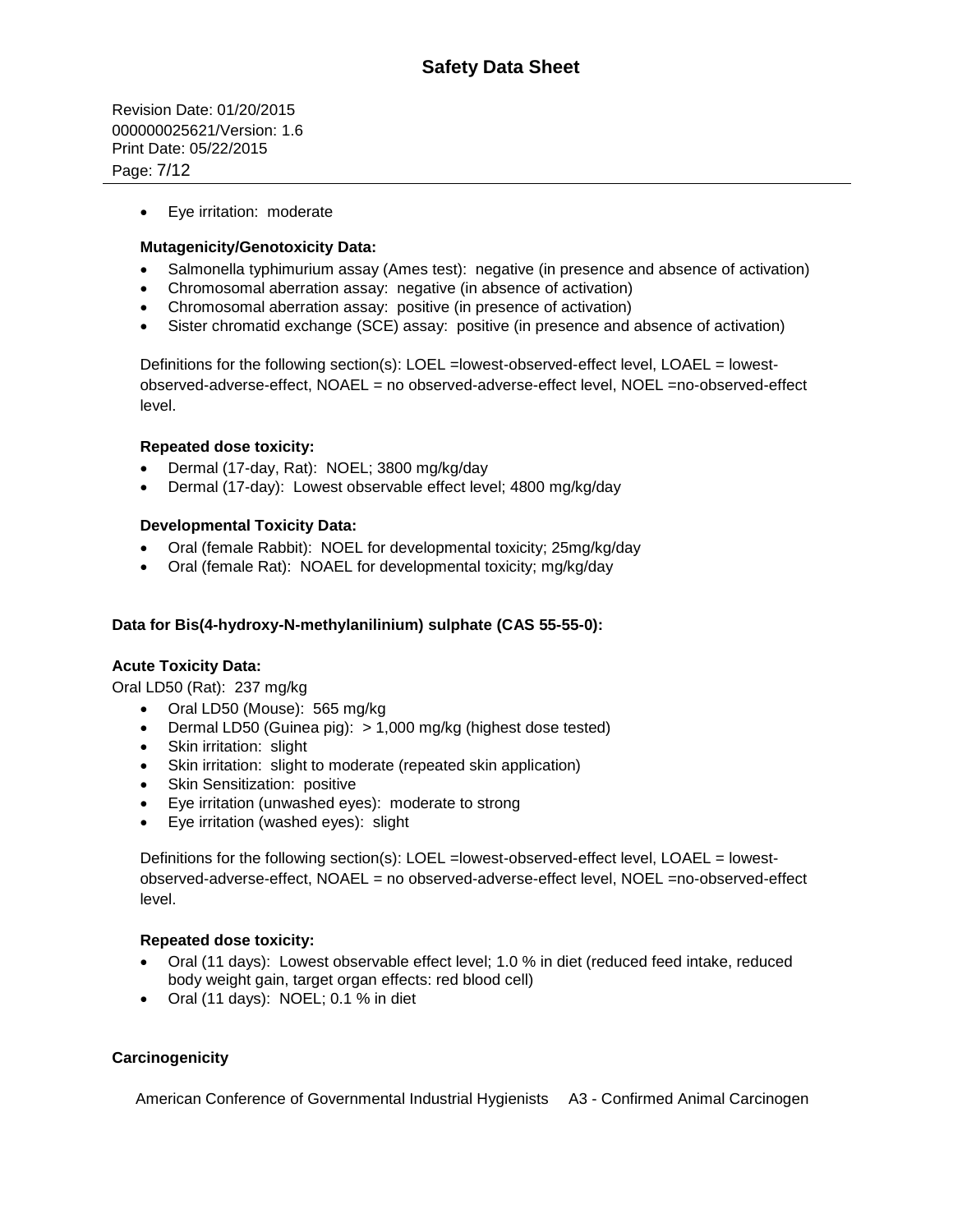Revision Date: 01/20/2015 000000025621/Version: 1.6 Print Date: 05/22/2015 Page: 8/12

| (ACGIH):                                                      | with Unknown Relevance to<br>Humans: Hydroquinone                                                                                                                   |
|---------------------------------------------------------------|---------------------------------------------------------------------------------------------------------------------------------------------------------------------|
| International Agency for Research on Cancer (IARC):           | No component of this product present<br>at levels greater than or equal to<br>0.1% is identified as probable,<br>possible or confirmed human<br>carcinogen by IARC. |
| U.S. National Toxicology Program (NTP):                       | No component of this product present<br>at levels greater than or equal to<br>0.1% is identified as a known or<br>anticipated carcinogen by NTP.                    |
| U.S. Occupational Safety and Health Administration<br>(OSHA): | No component of this product present<br>at levels greater than or equal to<br>0.1% is identified as a carcinogen<br>or potential carcinogen by OSHA.                |
| California Prop. 65                                           | This product does not contain any<br>chemicals known to State of<br>California to cause cancer, birth<br>defects, or any other reproductive<br>harm.                |

# **12. Ecological information**

The following properties are ESTIMATED from the components of the preparations.

# **Potential Toxicity:**

| 13. Disposal considerations      |                        |
|----------------------------------|------------------------|
| No information available.        |                        |
| <b>Mobility in soil</b>          |                        |
| No data available.               |                        |
| <b>Bioaccumulative potential</b> |                        |
| Persistence and degradability:   | Readily biodegradable. |
| Toxicity to daphnia (EC50):      | 10 - 100 mg/l          |
| Toxicity to fish (LC50):         | 1 - 10 mg/l            |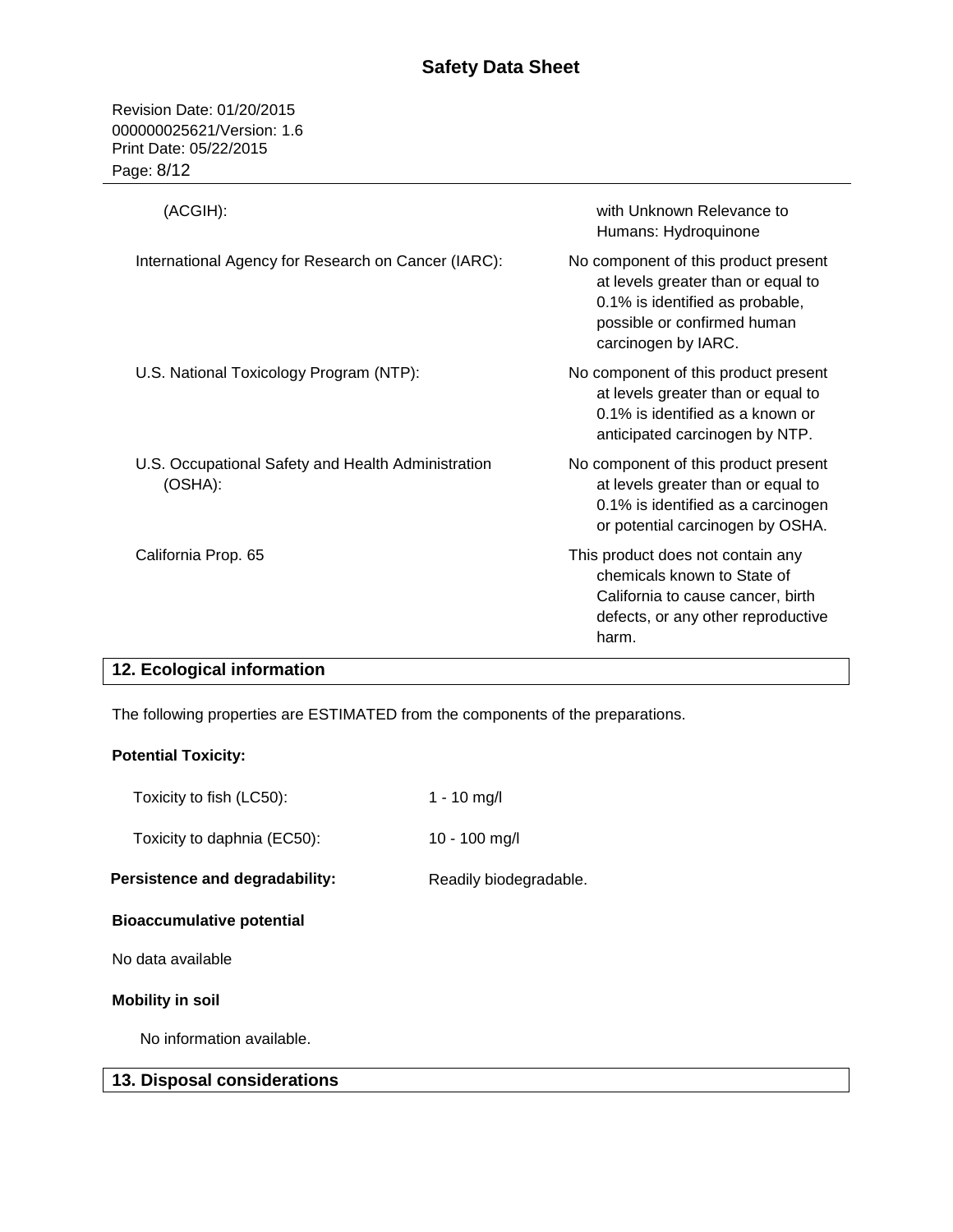Revision Date: 01/20/2015 000000025621/Version: 1.6 Print Date: 05/22/2015 Page: 9/12

Discharge, treatment, or disposal may be subject to federal, state, commonwealth, provincial, or local laws. Since emptied containers retain product residue, follow label warnings even after container is emptied.

# **14. Transport information**

Not regulated for all modes of transportation.

For more transportation information, go to: www.kodak.com/go/ship.

# **15. Regulatory information**

## **Notification status**

| <b>Regulatory List</b> | <b>Notification status</b> |
|------------------------|----------------------------|
| <b>TSCA</b>            | All listed                 |
| DSL                    | All listed                 |
| NDSL                   | None listed                |
| <b>EINECS</b>          | All listed                 |
| <b>ELINCS</b>          | None listed                |
| NLP                    | None listed                |
| <b>AICS</b>            | All listed                 |
| <b>IECS</b>            | All listed                 |
| <b>ENCS</b>            | All listed                 |
| ECI                    | All listed                 |
| <b>NZIoC</b>           | All listed                 |
| PICCS                  | All listed                 |

"Not all listed" indicates one or more component is either not on the public Inventory or is subject to exemption requirements. If additional information is needed contact Kodak.

#### **Other regulations**

| U.S. - CERCLA/SARA (40 CFR § 302.4 Designation of    | Hydroquinone |
|------------------------------------------------------|--------------|
| hazardous substances):                               |              |
| U.S. - CERCLA/SARA - Section 302 (40 CFR § 355)      | Hydroquinone |
| Appendices A and B - The List of Extremely Hazardous |              |
| Substances and Their Threshold Planning Quantities): |              |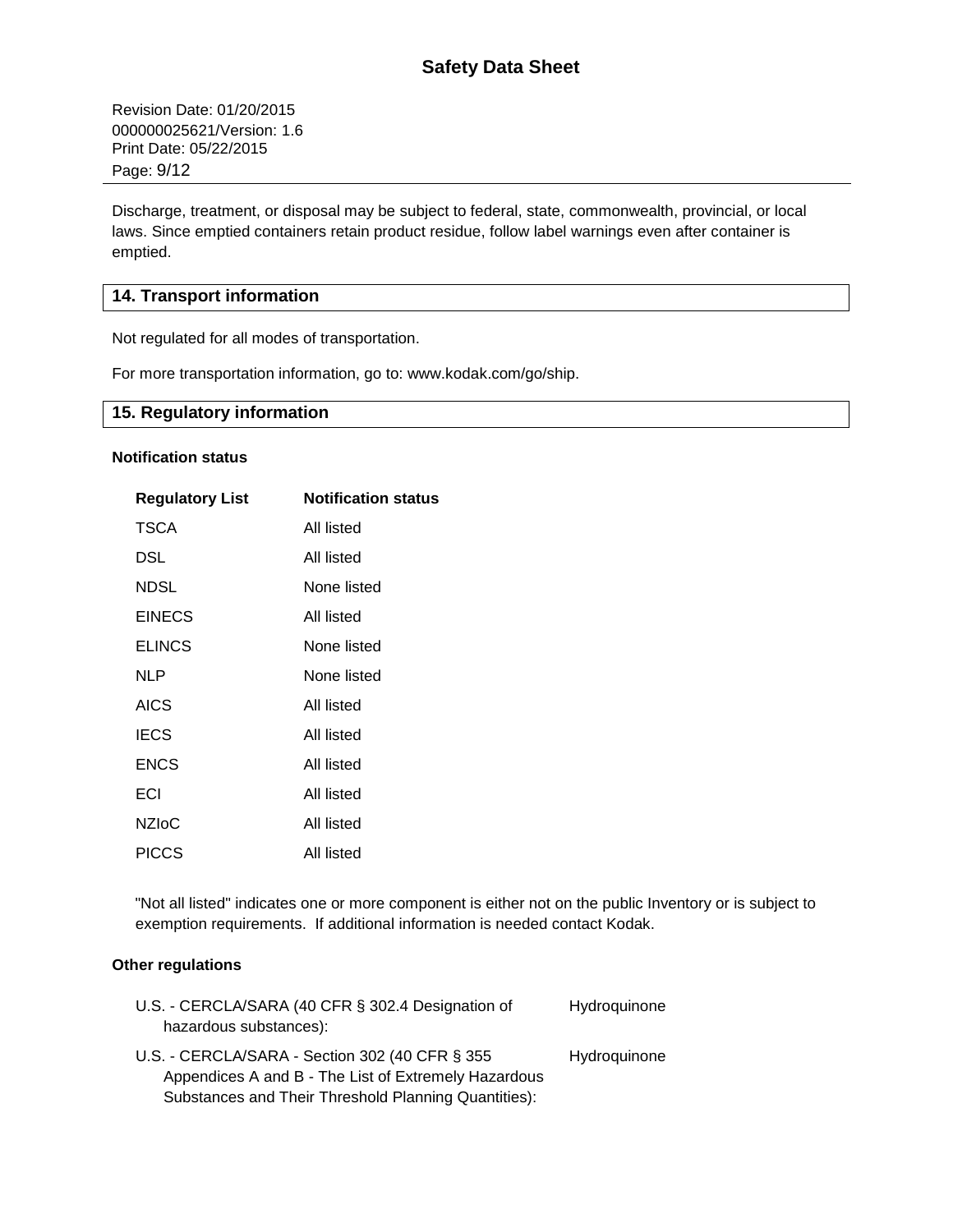Revision Date: 01/20/2015 000000025621/Version: 1.6 Print Date: 05/22/2015 Page: 10/12

| U.S. - CERCLA/SARA - Section 313 (40 CFR § 372.65<br>Toxic Chemical Release Reporting):                                                       | Hydroquinone                                                                                                      |
|-----------------------------------------------------------------------------------------------------------------------------------------------|-------------------------------------------------------------------------------------------------------------------|
| U.S. - California - 8 CCR Section 339 - Director's List of<br><b>Hazardous Substances:</b>                                                    | No components found on the California<br>Director's List of Hazardous<br>Substances.                              |
| U.S. - California - 8 CCR Section 5200-5220 - Specifically<br><b>Regulated Carcinogens:</b>                                                   | No components found on the California<br>Specifically Regulated<br>Carcinogens List.                              |
| U.S. - California - 8 CCR Section 5203 Carcinogens:                                                                                           | No components found on the California<br>Section 5203 Carcinogens List.                                           |
| U.S. - California - 8 CCR Section 5209 Carcinogens:                                                                                           | No components found on the California<br>Section 5209 Carcinogens List.                                           |
| U.S. - Massachusetts - General Law Chapter 111F (MGL c<br>111F) - Hazardous Substances Disclosure by<br>Employers (a.k.a. Right to Know Law): | No components regulated under the<br><b>Massachusetts Hazardous</b><br>Substances Disclosure by<br>Employers Law. |
| U.S. - Minnesota Employee Right-to-Know (5206.0400,<br>Subpart 5. List of Hazardous Substances):                                              | No components found on the<br>Minnesota Employee Right-to-<br>Know List of Hazardous<br>Substances.               |
| U.S. - New Jersey - Worker and Community Right to Know<br>Act (N.J.S.A. 34:5A-1):                                                             | No components regulated under the<br>New Jersey Worker and<br>Community Right-to-Know Act.                        |
| U.S. - Pennsylvania - Part XIII. Worker and Community<br>Right-to-Know Act (Chapter 323 Hazardous Substance<br>List, Appendix A):             | Water, Sodium sulphite,<br>Hydroquinone                                                                           |

# **16. Other information**

The data below reflects current legislative requirements whereas the product in your possession may carry a different version of the label depending on the date of manufacture.

# **US/Canadian Label Statements:**

#### **D-76 DEVELOPER, Working Solution**

**Contains:**  Hydroquinone (123-31-9)

**Symbol(s):**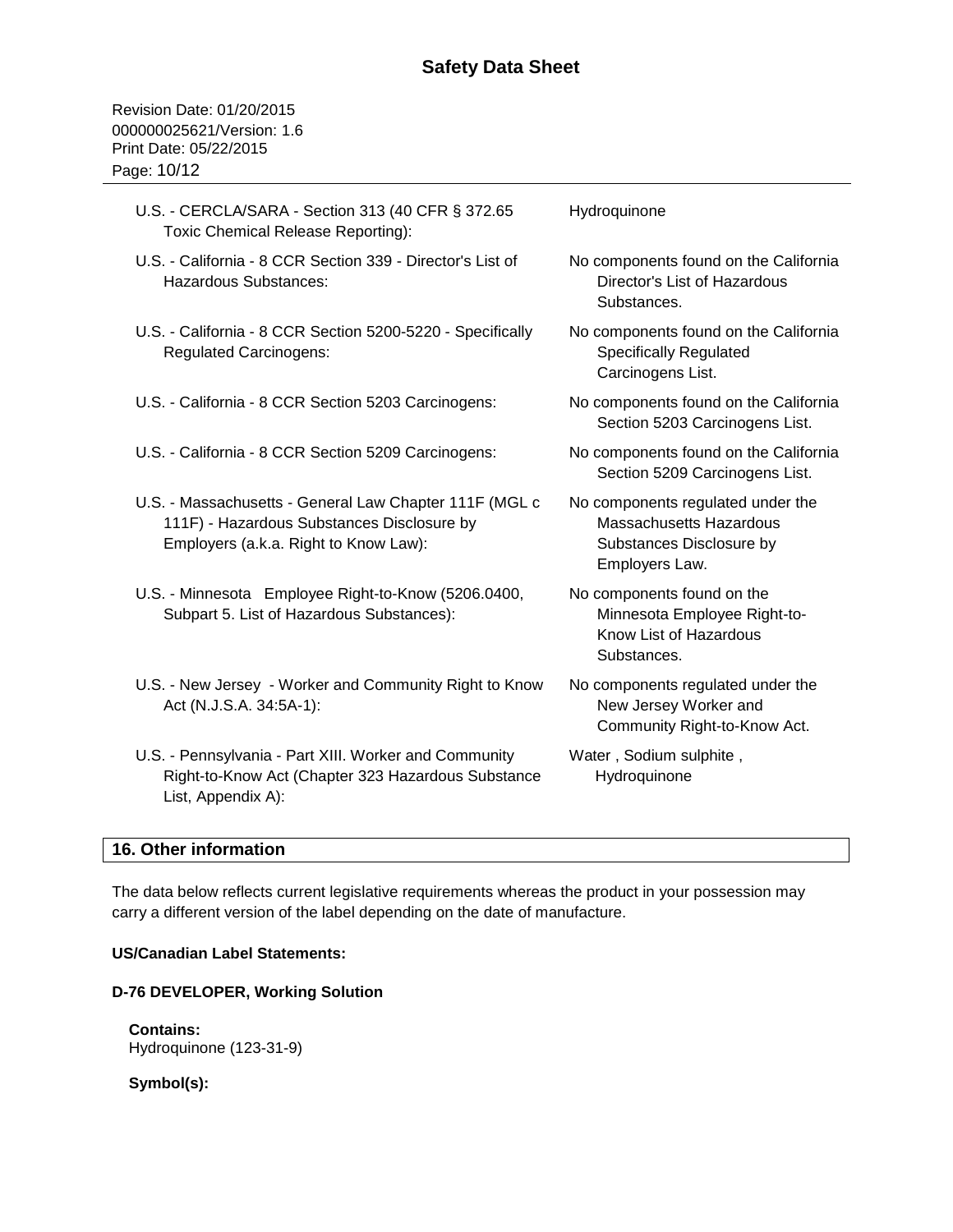# **Safety Data Sheet**

Revision Date: 01/20/2015 000000025621/Version: 1.6 Print Date: 05/22/2015 Page: 11/12



**Signal word:** Warning

**Hazard statements:** May cause an allergic skin reaction.

#### **Precautionary statements:**

**Prevention:** Wear protective gloves. Avoid breathing dust/ fume/ gas/ mist/ vapours/ spray. Contaminated work clothing should not be allowed out of the workplace.

**Response:** IF ON SKIN: Wash with plenty of soap and water. If skin irritation or rash occurs: Get medical advice/ attention. Wash contaminated clothing before reuse.

**Disposal:** Dispose of contents/container in accordance with local/regional/national/international regulation.

**FIRST AID:** If symptomatic, move to fresh air. Get medical attention if symptoms occur. In case of contact, immediately flush eyes with plenty of water for at least 15 minutes. If easy to do, remove contact lens, if worn. Get medical attention. IF ON SKIN: Wash with plenty of soap and water. If skin irritation or rash occurs: Get medical advice/ attention. Take off contaminated clothing and wash before reuse. If swallowed, DO NOT induce vomiting. Never give anything by mouth to an unconscious person. Call a physician or poison control centre immediately. Keep out of reach of children. Do not handle or use until safety precautions in Material Safety Data Sheet (MSDS) have been read and understood. Since emptied containers retain product residue, follow label warnings even after container is emptied. **IN CASE OF FIRE:** Use extinguishing measures that are appropriate to local circumstances and the surrounding environment. **IN CASE OF SPILL:** Absorb spill with vermiculite or other inert material, then place in a container for chemical waste. Clean surface thoroughly to remove residual contamination.

The information contained herein is furnished without warranty of any kind. Users should consider these data only as a supplement to other information gathered by them and must make independent determinations of suitability and completeness of information from all sources to assure proper use and disposal of these materials and the safety and health of employees and customers and the protection of the environment. The information relating to the working solution is for guidance purposes only, and is based on correct mixing and use of the product according to instructions.